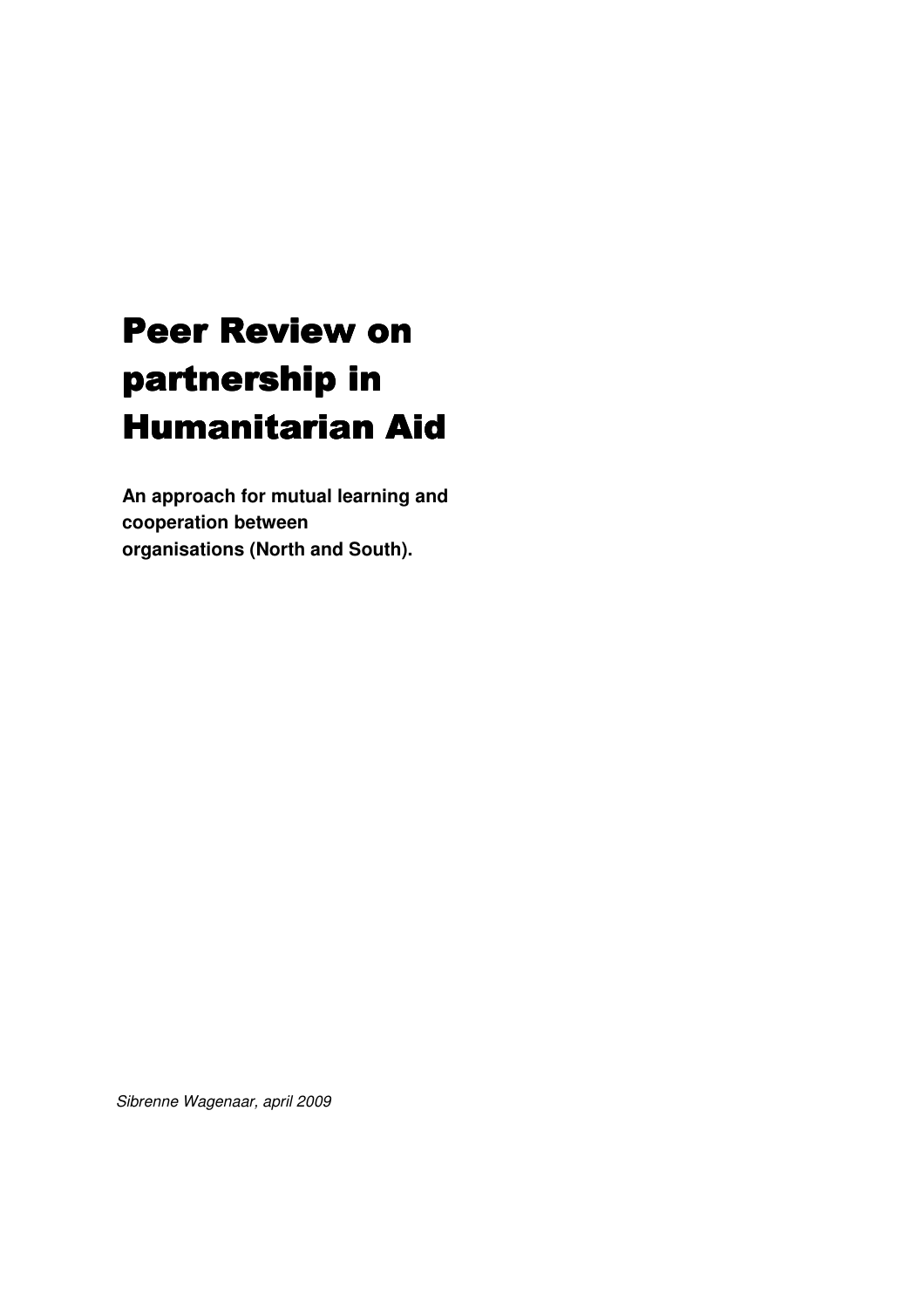# **Summary**

As an association of capacity building organisations, PSO constantly searches for approaches to assist members in learning from their and each other's practice. In 2007 and 2008 PSO experimented with a peer review approach focusing on improvement and learning about partnership in humanitarian aid, in response to conflicts and natural disasters. The peer review approach was based on the gathering and sharing of information, experiences and good practices among organisations that are each other's peers. It helped in extracting and reflecting on lessons and identifying ways forward on partnership between North and South. It also aimed to foster a culture of mutual learning both within and between northern and southern NGOs, where they took the opportunity to work together to analyse their partnership and reflect on experiences both good and bad.

This article describes our experiences and lessons learned from the process of a peer review between five Dutch humanitarian organisations and their southern partners. A peer review approach supports research as well as mutual learning between peer organisations, building upon and creating trust and openness, and a learning instead of accountability atmosphere. The perceptions and dynamics involved in a peer review are quite variable, but "peer review always rests on the premise that professionals who develop and follow standards of excellence in their own work are best equipped to evaluate the work of their colleagues." Main impression is that the peer review approach has a lot of value and potential when you want to learn from other practices and do research at the same time.

In short two important lessons were learned from this peer review process. A specific actor-approach in designing the peer review is useful: what actors to involve, who needs to learn from whom, what kind of dynamics do you need in the process to realise specific learning processes? When you want to stimulate mutual learning, all parties involved should feel some ownership of the process from the beginning. In our peer review we saw Dutch NGOs as each other's peers, while along the way we realised we could have made the peer review much stronger by seeing Dutch NGOs and Southern NGOs as each other's peers.

The second lesson learned relates to the learning processes you want to stimulate with a peer review. To us, organisational learning was key. How can you transfer insights and reflections done by peer reviewers to the organisational level, improving organisational practice and policies? This relates to who do you select as peer reviewers, what is their profile and expertise? In what way is the management of participating organisations involved? And how do you design an organisational learning process from the beginning?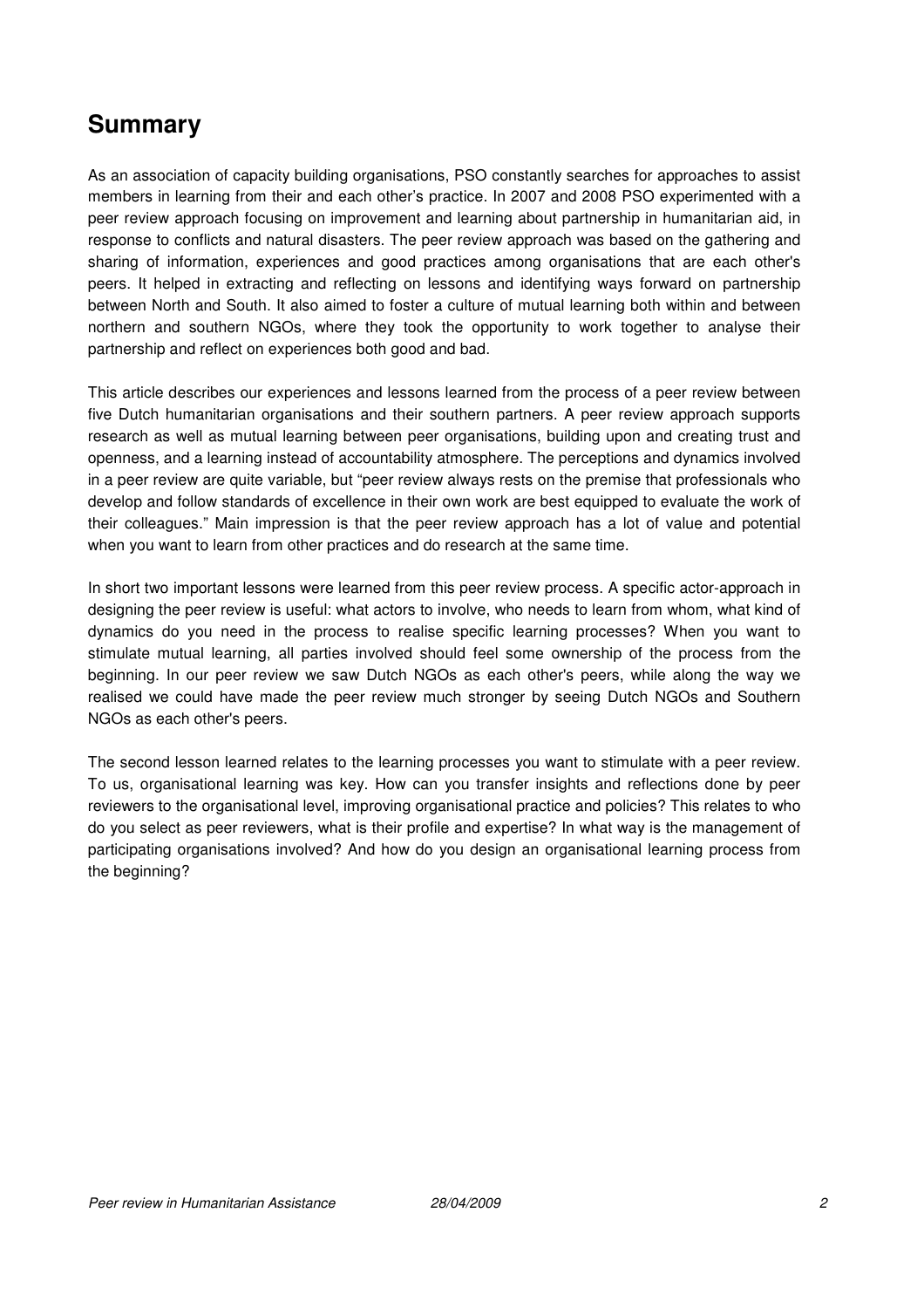# **1. Why a peer review approach?**

As an association of capacity building organisations, PSO constantly searches for approaches to assist members in learning from their and each other's practice. Learning which takes place in an environment characterised by complexity, diversity, north-south relations and power dynamics. In 2007 and 2008 PSO experimented with a peer review approach focusing on improving and learning about partnership in humanitarian aid. The peer review approach was based on the gathering and sharing of information, experiences and good practices among organisations that are one another's peer. It helped in extracting and reflecting on lessons and identifying ways forward on partnership between north and south. It also aimed to foster a culture of mutual learning both within and between northern and southern NGOs.

This article describes our experiences from the process of the peer review between five Dutch humanitarian NGOs and their southern partners. The first chapter addresses the question of why we chose a peer review approach and describes the expectations we had from the start. There exist very different interpretations of the concept 'peer review'. What images do exist, and what choices were made in the present peer review on partnership. You read more about the design principles we used for the peer review in chapter two. In the last chapter we reflect on our experiences with the peer review and describe some lessons learned.

# **1.1 Where did this all start?**

The idea of launching a peer review was based upon a dialogue on partnership in humanitarian assistance between Dutch NGOs, facilitated by PSO in 2004. Key questions in this dialogue were: what does partnership mean in practice? How can you organise humanitarian aid locally or form partnerships with local NGOs? What are the most important parameters that determine the relationship between NGOs and governments in crisis situations? Based on the results of this dialogue, a booklet appeared with the title 'Partnership in Practice' (Hillhorst, 2005), with a personal reflection written by Richard Blewitt: "This whole domain has been under searched and there has been a lack of sharing of experiences to close the gap between lofty intentions and reality on the ground. The concept of partnership is used too loosely in the humanitarian sector. In reality, many so-called partnerships are really just contractual relationships." His advice was to continue doing research on the policy – practice area to help humanitarian NGOs move towards becoming effective organizations that are accountable in the contexts they serve the people they serve.

Motivated to explore and improve partnership further, PSO, together with five Netherlands-based humanitarian agencies, and Disaster Studies at Wageningen University initiated research on partnership in the aid chain of crisis-related interventions. This research was aimed at understanding the realities of partnership in emergencies and at strengthening partnership within the participating NGOs, as well as within the humanitarian community in general. But what would be a suitable approach for such research? We could organise an external evaluation, ask organisations to describe their experiences with partnership, hire a few consultants to do the job. But would this be suitable for extracting useful information, reflecting on lessons learned, and identifying ways forward? In such a dynamic environment and on a fundamental issue that requires respect and trust to share real experiences?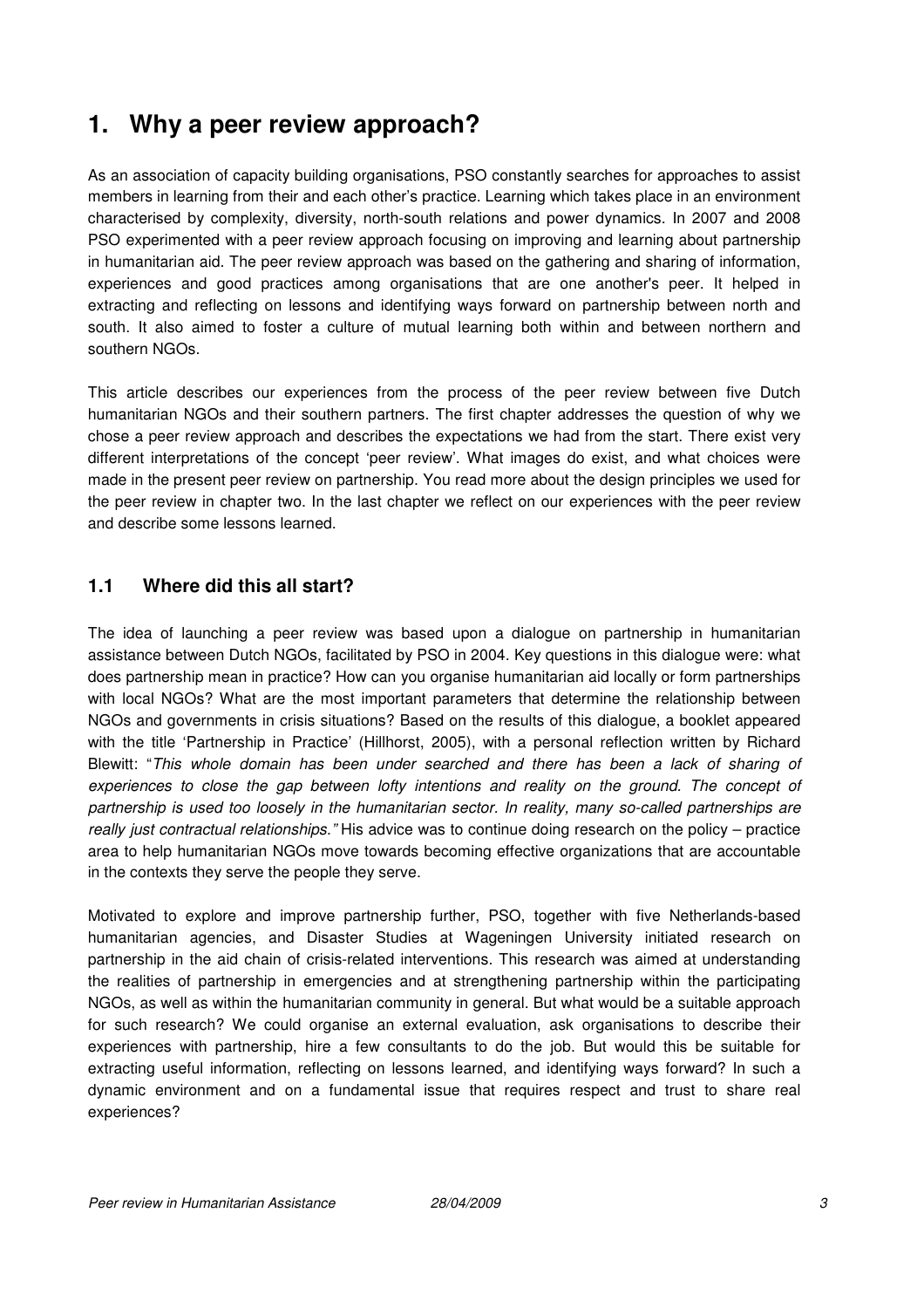We were looking for an approach that supports a process of mutual learning. Not a research done by external consultants, who in the end learn the most. And an approach that takes into account the inequality of power which may exist within northern and southern relationships. PSO member organisations all have a specific focus on capacity development, which requires a relationship based on the continuous improvement of capacities necessary to 'do the job'. In recent years many organisations invested in their partnership with southern NGOs, in the belief that to be effective as a northern NGO, we should build relationships with southern NGOs based upon respect, working together, adding to each other's passion and strengths.

### **1.2 Peer review for research and mutual learning**

Our aim with the research was to provide participating NGOs with a better understanding of the possibilities for viable and effective partnership in crises-related interventions. We launched the idea to undertake a peer review process, particularly seeking to identify examples of good practice that could be implemented by participating organisations and shared with an even broader audience.

#### **Benefits of peer review in general**

If well designed, a peer review might offer a number of benefits (based upon on overview made by IEEP, 2006):

- External perspectives: peers can bring new ideas, knowledge, experience and perspectives to the subject, and help counter any tendency to be excessively inward looking.
- Capacity building: peer reviews can support the sharing of information and skills, to the benefit of the review and the peer organisations. This can include enhancing skills in relation to certain evaluation methodologies. Developing countries can, for example, bring a wider expertise and experience in relation to development strategies.
- Networking, communication and dialogue: peer reviews can lead to enhanced cooperation within and between organisations and practitioners, contributing to better understanding of processes and challenges they all face.
- Promoting a positive work atmosphere: mutual evaluation and the opportunity for all parties to learn from the review can contribute to creating a friendly atmosphere, which may be important for the successful ownership and follow-up of the review.
- Increased focus on major cross-cutting issues: peers can help to ensure a balanced approach to development issues. Reviewed organisations can also choose to focus on specific areas of their strategy which they believe are of particular importance.
- Cost effectiveness: peer review can be relatively economical compared to extensive evaluations by consultants (although the two approaches should not be seen as mutually exclusive). Participating organisations can access expertise from each other 'for free'.
- Self-reflection: peer reviews may force participants to reflect upon their own work, which may contribute to a productive reassessment of day-to-day work and stimulate internal discussions about personal work and performance.
- Self-esteem: last but not least, peer reviews can contribute to increased self-esteem and a better working atmosphere. For participants it is often satisfying to see that others struggle with similar problems and that there are not always quick fixes.

From the start we chose specifically for a research and learning approach with some expectations in mind. Not always that explicit, but reflecting on it, we did expect from the peer review that it would:

• provide valuable and verified information and experiences from practice with the subject of research;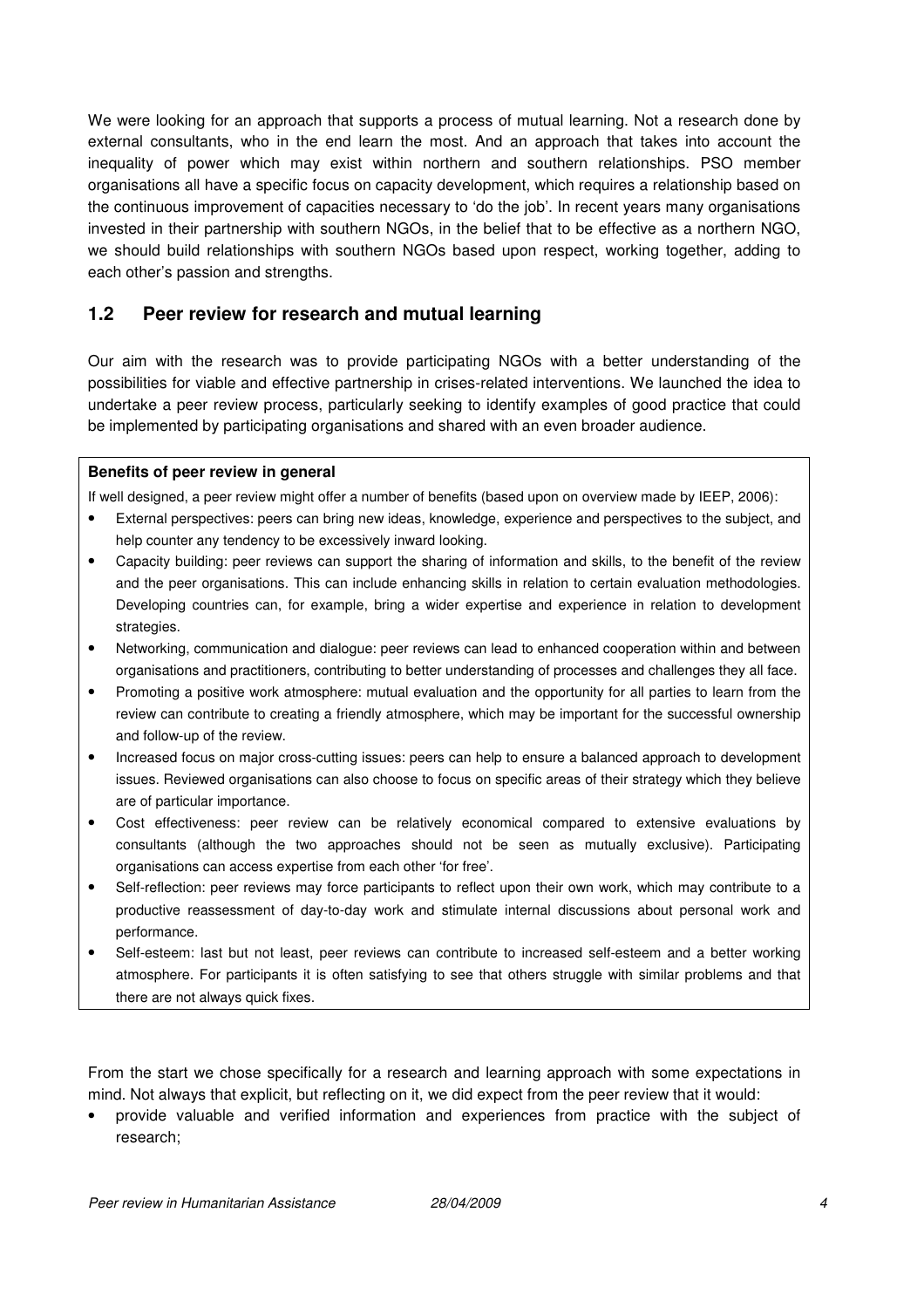- support mutual learning between the peer reviewers, participating organisations, and north-south relationships;
- build upon and create trust and openness in the dialogue between northern and southern organisations because of a learning atmosphere;
- be a starting point for more dialogue on the value of partnership in crisis-related interventions with the people working within the peer review.

# **2. What does the peer review look like?**

It is not so easy to describe what 'the' peer review looks like. Kerkhoven & Langen (2008) found through literature review and talking to fellow practitioners that people and organisations have very different interpretations of the concept 'peer review'. This chapter briefly describes a few different 'designs' of peer review and pays attention to an important commonality of all peer reviews: the role of peers in the approach. From there, we give a draft of the peer review process we designed for the research on partnership in humanitarian aid, and an overview of the most important principles we used for the design process.

# **2.1 Different 'design' examples**

For some, peer review is linked to the review process of scientific papers by recognized expert academics. Others see peer review as the interactive review by fellow practitioners, a form of horizontal or joint learning. It becomes obvious that the perceptions of and dynamics involved in a peer review are quite variable, even more so as there is insufficient (published) practice. PSO has used the peer review approach before as an alternative to an external evaluation of the organisation, addressing a learning perspective instead of accountability purposes. A short description of this peer review process:

#### **Peer review for external evaluation of the organisation (example of PSO)**

There was a team of five 'outsiders' or review members who were recognised as knowledgeable and experienced in one or more appropriate domains linked to international development and civil society. Those reviewers had no working relationship with PSO, to ensure some critical distance. They were provided with the main goals of this peer review, five days working together in one room, all kinds of PSO documents, laptops, flipcharts and mobile phones. They had dinner meetings with people working with PSO, made visits to PSO member organisations, and had a final meeting with important stakeholders and practitioners from PSO to share their observations, findings and thoughts.

Another example is a peer review process developed for higher education. Inspiring because of the focus on actual observation in the work situation, and working in pairs which makes the peer process a mutual process.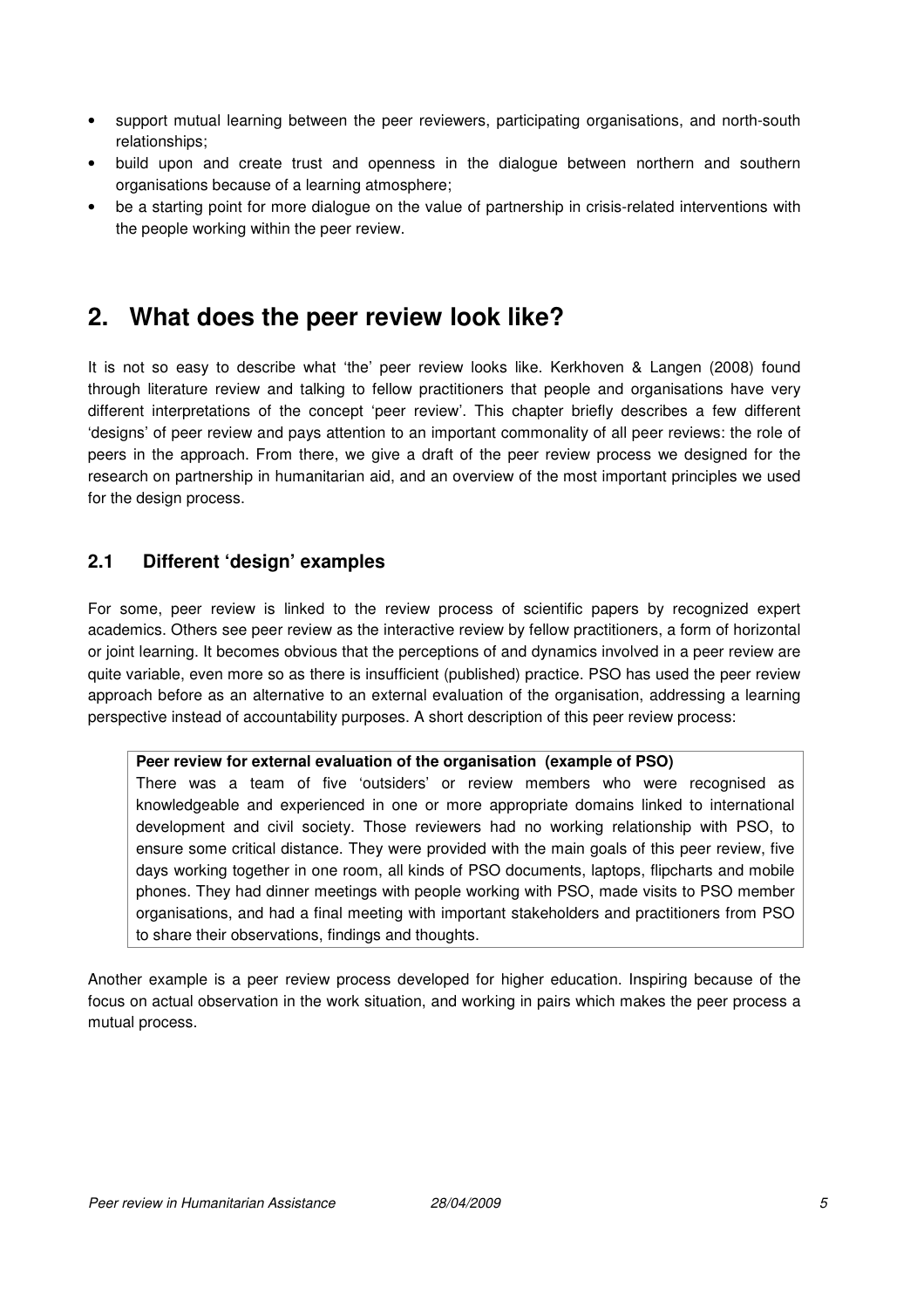#### **Peer review in higher education (AAHE)**

The American Association of Higher Education developed a peer review model in which colleagues are invited to review a staff member's teaching. The process examines three aspects of teaching: (1) Intellectual content of a course. Each member of a faculty pair selects a course that he or she would like to have reviewed. The pair exchanges documents, and the reviewer reads and comments on the material based on the instructor's goals, an understanding of the subject matter and concepts of good practice, (2) Teaching practices. Faculty pairs exchange goal statements for particular class periods with students and the rationale for the planned activities. Peer colleagues visit those settings several times, and exchange written comments on how well the planned goals were achieved, and (3) Student learning. Faculty pairs exchange copies of exams, written assignments, and other student feedback. They comment in writing on the quality of understanding asked for and the depth of understanding students actually achieve.

What those designs have in common is the use of all kinds of materials from the working practice. Nothing is especially designed for the peer review. Both have a research perspective, meant to collect insights and lessons from practice. And the process is designed in such way that mutual learning takes place between all people involved. The role of peers in both designs is key. As Patrizi (2006) says: "Peer review rests on the premise that professionals who develop and follow standards of excellence in their own work are best equipped to evaluate the work of their colleagues." Peers understand the issues and challenges at stake. There is more scope for mutual learning and exchange, because peers 'evaluate' each other.

# **2.2 Design of the peer review on partnership**

The peer review on partnership in humanitarian aid (crisis-related interventions) had the following design. Five Dutch humanitarian organisations (Cordaid, ICCO and Kerk in Actie, the Netherlands Red Cross, Oxfam Novib and War Child Holland) joined because of their shared interest in partnership issues. "The peer review was developed in order to come to a more complete and nuanced understanding of the realities of partnership in crisis-related interventions. In particular, it focused on the experiences and viewpoints of organizations in crisis-affected regions. With this knowledge it was hoped to provide the necessary basis for promoting stronger and more effective partnerships, both within the participating agencies and within the humanitarian community more in general" (Hillhorst and ter Haar, 2008).

Wageningen University participated in the peer review from a scientific and research point of view. PSO facilitated the process with a capacity development and learning perspective. Each Dutch NGO selected a peer reviewer from its staff who would prepare the peer review and carry out three weeks of field work in one of the selected countries. Five cases were selected based on the interests of the participating NGOs: Colombia, the Democratic Republic of Congo, the Occupied Palestinian Territories, Southern Sudan, and the Tsunami affected area of southern India. In each of these crisis regions, partners of three Dutch NGOs were selected. The selection of partners was proposed by the respective program staff and reflected a wide variety of local organizations, in terms of their sizes, missions, organizational set up, and duration of the partnership. Partners were invited to share their experiences, concerns and reflections about partnership and how it could be strengthened.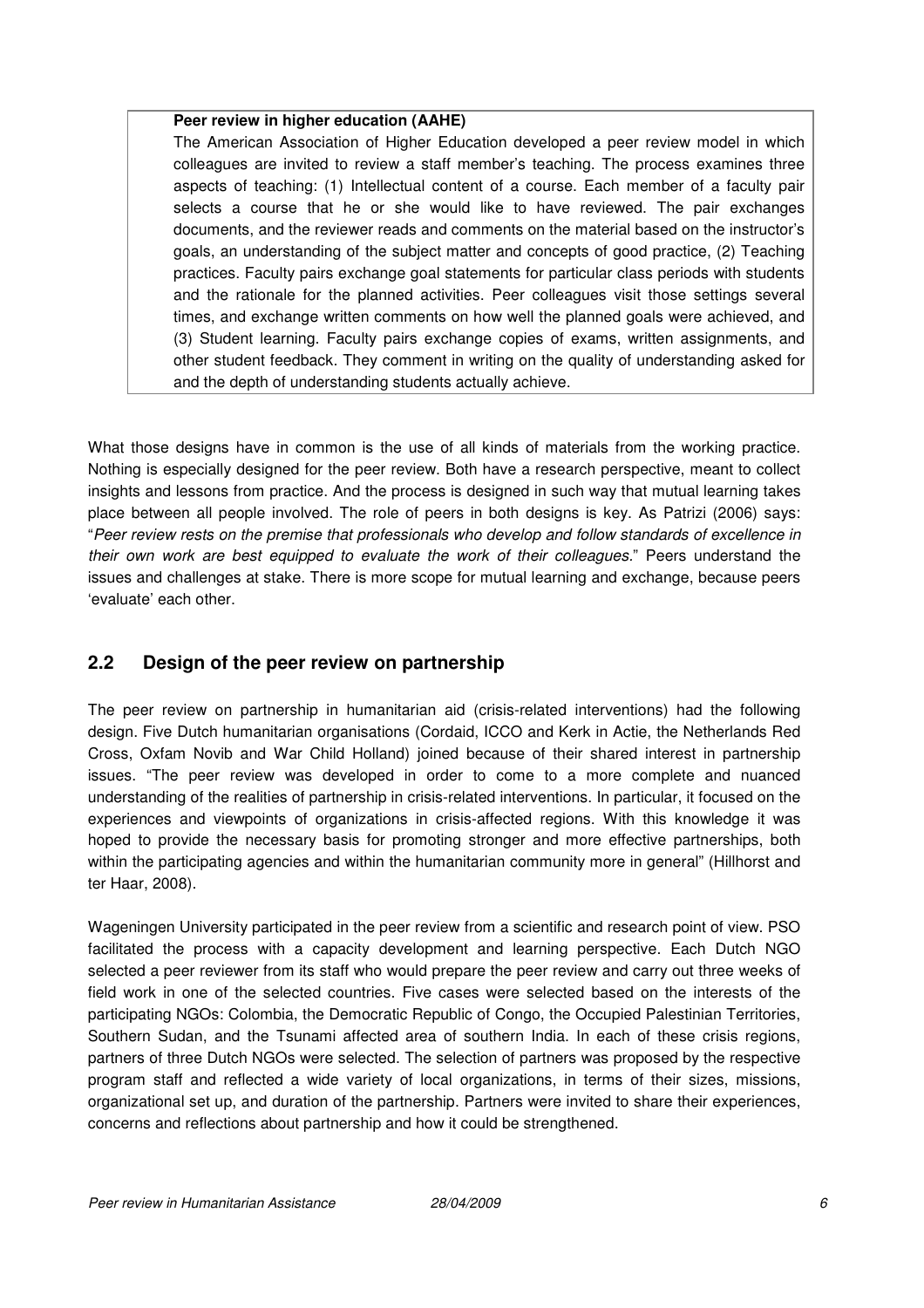During the peer review process (which took about seven months) we had several meetings to collectively prepare the peer review, the country visits, share experiences in between visits, and analyse the findings in the end. In all visited countries a meeting was organised with participating local organisations. Each peer reviewer had a feedback session in their own organisation. And the process was finalised by a report of the peer review and an international dialogue on the results of the peer review in a face-to-face meeting.

### **2.3 Design principles used**

As you can see from previous examples, a peer review process can be designed in quite different ways. The final design depends on the principles you use. Below you find an overview of the main design principles we used for the peer review on partnership.

| <b>Design principles</b>                                       |                                                                                                                                                                                                                                                                                                                                                                                                                                                                                                                                                                                                                                                                                                                                                                                                                                                                                                                                         |
|----------------------------------------------------------------|-----------------------------------------------------------------------------------------------------------------------------------------------------------------------------------------------------------------------------------------------------------------------------------------------------------------------------------------------------------------------------------------------------------------------------------------------------------------------------------------------------------------------------------------------------------------------------------------------------------------------------------------------------------------------------------------------------------------------------------------------------------------------------------------------------------------------------------------------------------------------------------------------------------------------------------------|
| Joint enthusiasm for the<br>subject                            | We strongly believe in the idea that you only get better at something when you are<br>really interested in it. The subject might be broad and important to all humanitarian<br>organisations, but in what way does it get priority in the organisation? What makes<br>you as a manager interested? These questions were important in preliminary<br>conversations.                                                                                                                                                                                                                                                                                                                                                                                                                                                                                                                                                                      |
| <b>Commitment by the</b><br>management                         | The peer review in itself is a means to improve the practice of participating<br>organisations. Therefore, it is crucial to have strong commitment from higher<br>management; they are key persons in making changes in policy, working patterns and<br>culture; in supporting organisational learning.                                                                                                                                                                                                                                                                                                                                                                                                                                                                                                                                                                                                                                 |
| <b>Northern and Southern</b><br>participating<br>organisations | Who are the 'peers' in this peer review? We began with five Northern organisations<br>who are each other's peers. And we designed the peer review in such a way that<br>these organisations would benefit from the review by learning with and from each<br>other. During the process we paid more and more attention to the involvement of<br>Southern organisations. In the next paragraph we reflect on this principle and the<br>effect it has had on the peer review process.                                                                                                                                                                                                                                                                                                                                                                                                                                                      |
| Individual, organisational<br>and institutional learning       | We want to stimulate learning on three levels: people directly participating in the peer<br>review would benefit from the experience; participating organisations would receive<br>feedback from their partners and peer organisations in order to improve their practice;<br>and the humanitarian aid sector would learn from the research outcomes.                                                                                                                                                                                                                                                                                                                                                                                                                                                                                                                                                                                   |
| <b>Practitioners as peer</b><br>reviewers                      | We were explicitly not looking for people with a typical research background. Peer<br>review is such a different research approach compared to more scientific methods,<br>that it requires an open attitude. Important were capabilities such as creating a trusted<br>atmosphere, asking open questions, creating a valuable dialogue with partners, and<br>making a synthesis based on information gathered through conversations. We asked<br>each organisation to select one practitioner with an interest in joining the peer review.<br>We did not have more specific requirements for this selection process. The first PSO<br>peer review worked with a group of peer reviewers who were complementary to each<br>other regarding their capacity and expertise. In our peer review the peer reviewers<br>worked relatively independently from one another, more like someone delegated from<br>the participating organisation. |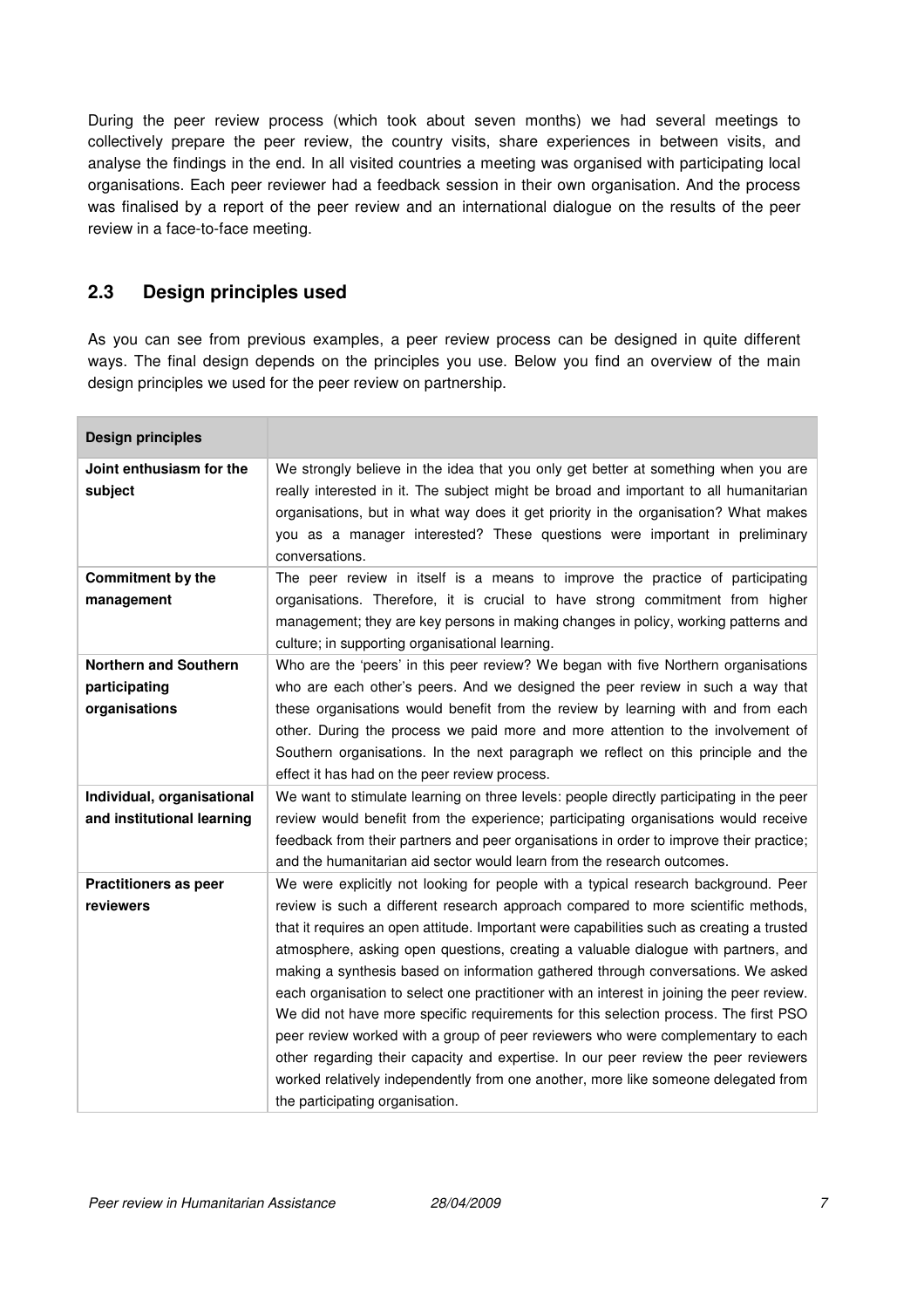| Participating<br>organisations key in<br>defining leading<br>questions | The peer review is in the first place a learning process for the participating<br>organisations. What are their learning questions? What are they curious about? What<br>would it be helpful for them to know more about? Asking participants to define their<br>questions makes them feel more ownership of the research, which is very important<br>for organisational learning. It also helps to create an atmosphere of openness and<br>trust. |
|------------------------------------------------------------------------|----------------------------------------------------------------------------------------------------------------------------------------------------------------------------------------------------------------------------------------------------------------------------------------------------------------------------------------------------------------------------------------------------------------------------------------------------|
| Participating<br>organisations create own<br>'research area'           | Which partners would you like to involve in this peer review? With whom would you<br>like to reflect on the partnership you have build in recent years? Having participating<br>organisations define their own partners in this learning process creates commitment.                                                                                                                                                                               |
| <b>Collaborative design</b><br>process                                 | The design phase of a peer review is a valuable learning process: sharing learning<br>questions, finding focus, developing questions to ask others, thinking about the<br>transfer to one's own organisation, designing the whole process with partner<br>organisations. We organised a few design sessions with all practitioner-researchers<br>together which also helped in creating some 'team feeling'.                                       |
| <b>Emergent nature of the</b><br>process                               | We defined the framework of the subject and approach beforehand: main questions<br>and ways to create a dialogue with partner organisations. There was a lot of 'free<br>space' to adapt the approach to your personal style as a reviewer and the local<br>situation.                                                                                                                                                                             |
| <b>Practice and science</b><br>connected                               | Wageningen University played an important role in the peer review as 'peers from a<br>scientific point of view'. By working together they were not 'outsiders' in the review,<br>but they could use their knowledge and experience while working together.                                                                                                                                                                                         |
| <b>Results shared in</b><br>dialogue                                   | Collective analysis and dialogue during the process were important elements in<br>stimulating mutual learning. From the perspective that you learn by sharing thoughts,<br>impressions and experiences with others.                                                                                                                                                                                                                                |

# **3. Experiences with the peer review**

Did we meet our own expectations with the peer review in humanitarian assistance? Was this peer review approach suitable for combining research and learning? Were conversations open enough to address the real aspects around partnership? In this chapter you can read our reflections. We finish this article with some general suggestions for 'next time'.

Overall we can say that the peer review was worth trying and useful as a research and learning approach. The peer reviewers expressed their feelings in a few words: real experiment, the highest time, dynamic approach, exciting, inspiring, challenging, valuable learning experience. Did we meet our expectations? Did the peer review:

- (1) provided valuable information and insights into the subject: partnership in crisis-related interventions?
- (2) create an environment in which there could be an open dialogue between northern and southern organisations?
- (3) support mutual learning horizontally as well as vertically?
- (4) act as a starting point for more dialogue on the subject?

Below you find our reflections and lessons learned for each of these expectations.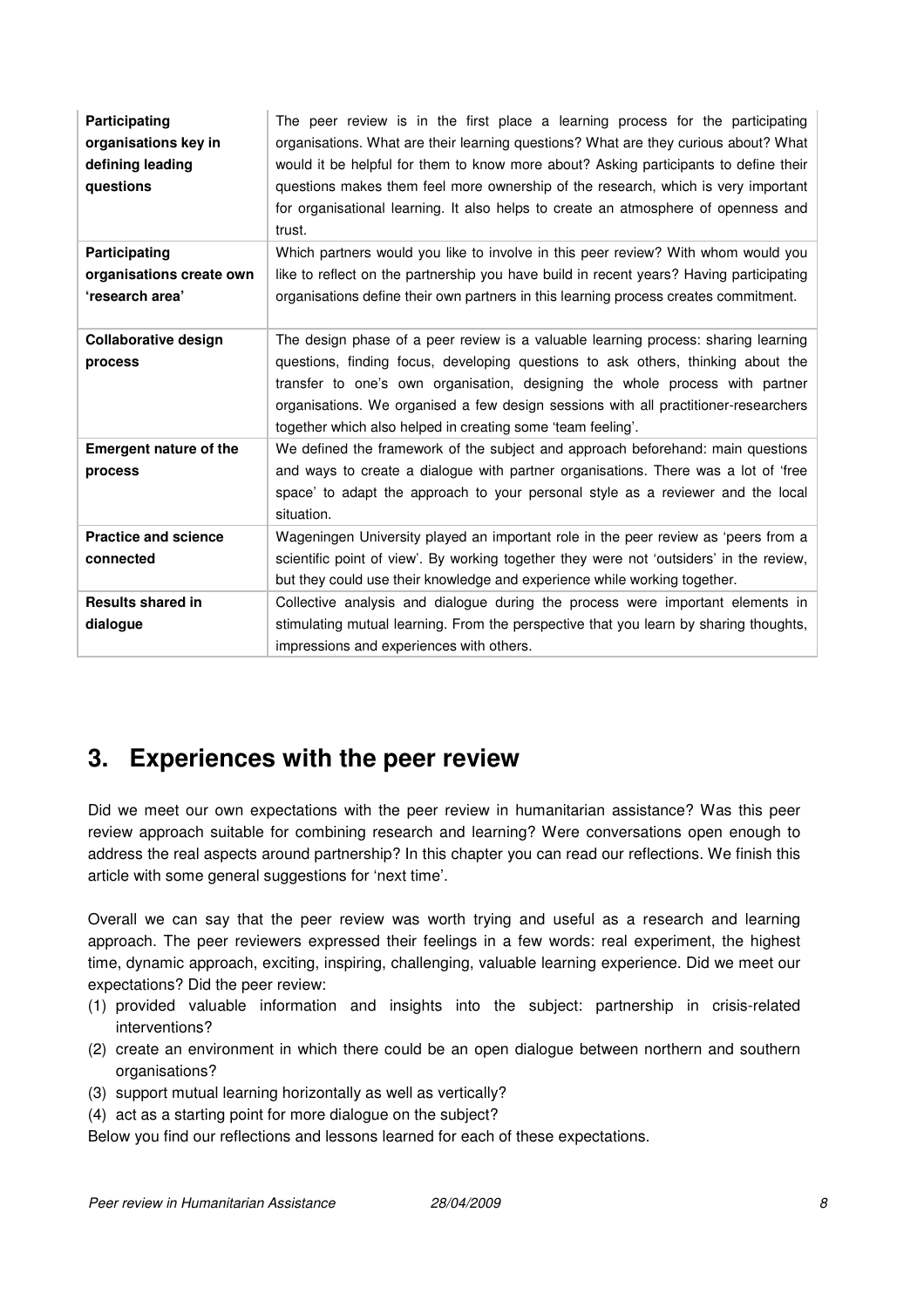### **3.1 Did the peer review provide valuable insights on partnership?**

#### **A peer review is not objective**

The peer review provided very valuable information and insights on partnership. Although there was a constant struggle around the question of how to deal with aspects like objectivity, representativity, validity and relevance. We saw peer review as an alternative approach for doing research. A way to collect useful information on the subject of partnership in crisis-related interventions. And at the same time a method to stimulate and support learning. Are these processes you can combine? With the involvement of Wageningen University, the focus on scientific research with characteristics of objectivity, representativity, validity and relevance, was present. How should we deal with those characteristics in the peer review? Peer review is not objective. Peer review is based on mutual exchange, narratives, images people have, experiences, stories, ideas, and values. We worked as much as possible towards objectivity and representativity by having a certain number of partners involved, a list of core interview questions, and analysis of what we heard without too much interpretation. An important lesson from this constant struggle is that we should have addressed this issue during the process. Make it a point for discussion and decide on what we find most important: objectivity or meaningful inter-subjectivity.

#### **Peer review from a Northern perspective – who are the peers?**

From the beginning we focused on Northern organisations as the peers in the review. We worked around their learning needs. We designed a process in which they learned as much as possible from the results. The mutual aspect of the learning process was directed to learning between Northern organisations. But was this enough? Or was this the right focus for the peer review? During the design process we specified the actors involved by asking ourselves questions like: who should be involved, who needs to learn from whom, what is the role of Southern organisations, how can we involve them? When you want to stimulate mutual learning, all parties involved should feel ownership of the process from the beginning. And from this perspective the Southern partners should have been taken into account much more seriously. During the design phase, we realised the importance of involving southern NGOs. We did not want to approach them as 'our interviewees' but as equal partners in this experiment. For creating an environment for dialogue and mutual learning, it seemed important to have shared ownership of the design, to design the learning questions together, and to have shared responsibility for the outcome and impact of the peer review. We organised a learning session in the various countries involved. But we did not design a mutual learning process between Northern and Southern organisations. Due to time restrictions, financial considerations and logistics we did as much as possible to involve southern partners (communication, working with a local reviewer, meeting on partnership locally, participation in the final meeting) from that moment. There is a strong lesson in that, a next time, we would start the initiative with southern and northern NGOs together, as equal partners in the process.

Some other reflections:

- The approach offers a good opportunity for southern as well as northern NGOs to work together on an important subject in daily practice.
- Most conversations between North and South are on project, programme and finance related themes. Our approach made it possible to work on other subjects around partnership, e.g. downward accountability. This made the conversations around partnership somewhat 'relaxing'.
- The subject of the peer review is current and worthwhile continuing. There is so much more to share and discuss. Southern NGOs indicate their wish to continue talking about the subject.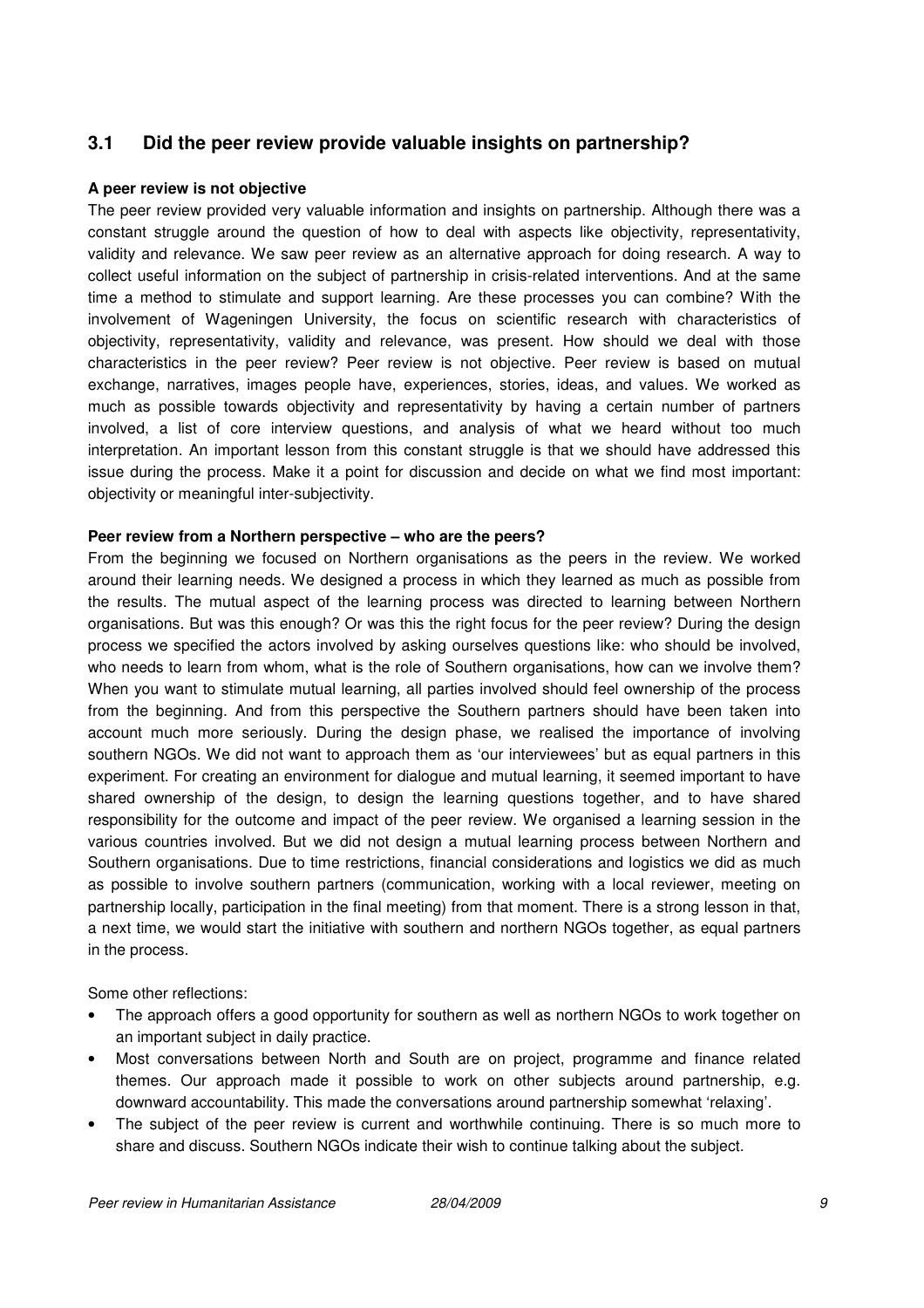The fact that members of the review team faced many of the same problems in their own organisations made the exercise less threatening than typical evaluations and fostered greater empathy.

### **3.2 Has the peer review created an environment for dialogue?**

#### **Exchange instead of interview**

The question arose of how to invite southern partners to participate from a perspective of mutual learning. One of our strong beliefs within the peer review was that by using peer review as the research approach, we were, at the same time, working on the partnership. Partnership is about trust, respect,

understanding, sharing values and beliefs, and openness towards each other. When using a pure interview technique, the practitioner-reviewers are the ones 'collecting' the information. We used methods that stimulate a reciprocal conversation, a dialogue or exchange instead of a question-answer setting.

Reaction of a researcher: "Space was created by being very clear at the start about the objectives and confidentiality of the peer review. It was easier to create space with the partners of ICCO and Cordaid. The partner of Oxfam Novib had received assistance through an intermediate NGO during the Tsunamis response. It had failed so far to establish a direct partnership relation with Oxfam Novib. Their ambition to collaborate directly with Oxfam Novib was clearly part of their agenda for the meeting. This might have influenced their openness."

#### **Collective design process**

During the process we organised several 'design' and analysis' meetings with all practitionerresearchers. These meetings were very effective for creating team spirit, involvement in and contribution to the design process, and collective reflection in between. During those meetings we had interesting dialogues about the content as well as the process of the peer review.

Some other reflections:

- Southern NGOs appreciated the initiative very much, because of the learning approach and the invitation they got to share their experiences on such a valuable subject as partnership. They appreciated the attention they got, the wish by northern NGOs to hear their experiences from a perspective of trust, openness and exchange of thoughts.
- Some organisations work through field offices. Conversations with the representatives of these field offices were more difficult than conversations with local organisations. The reason might be that the power difference between funder – partner was felt to be more obvious.
- We explicitly paid attention to the first phase of getting to know each other: introducing yourself from a personal point of view, investing time in building a first relationship, sharing your interest in the subject, as well as in some way 'explaining' what a peer review process is. With the idea that this would contribute to an atmosphere in which everyone can talk openly. Making others understand the idea of peer review seemed easier than it was. Words you use in the explanation are key. The term 'interview' has very strong associations with evaluation. The involvement of Wageningen University made people think of more formal research. Investing and spending time together was useful, conversations changed during the day.
- Thinking about the future appeared to be somewhat difficult for some southern partners.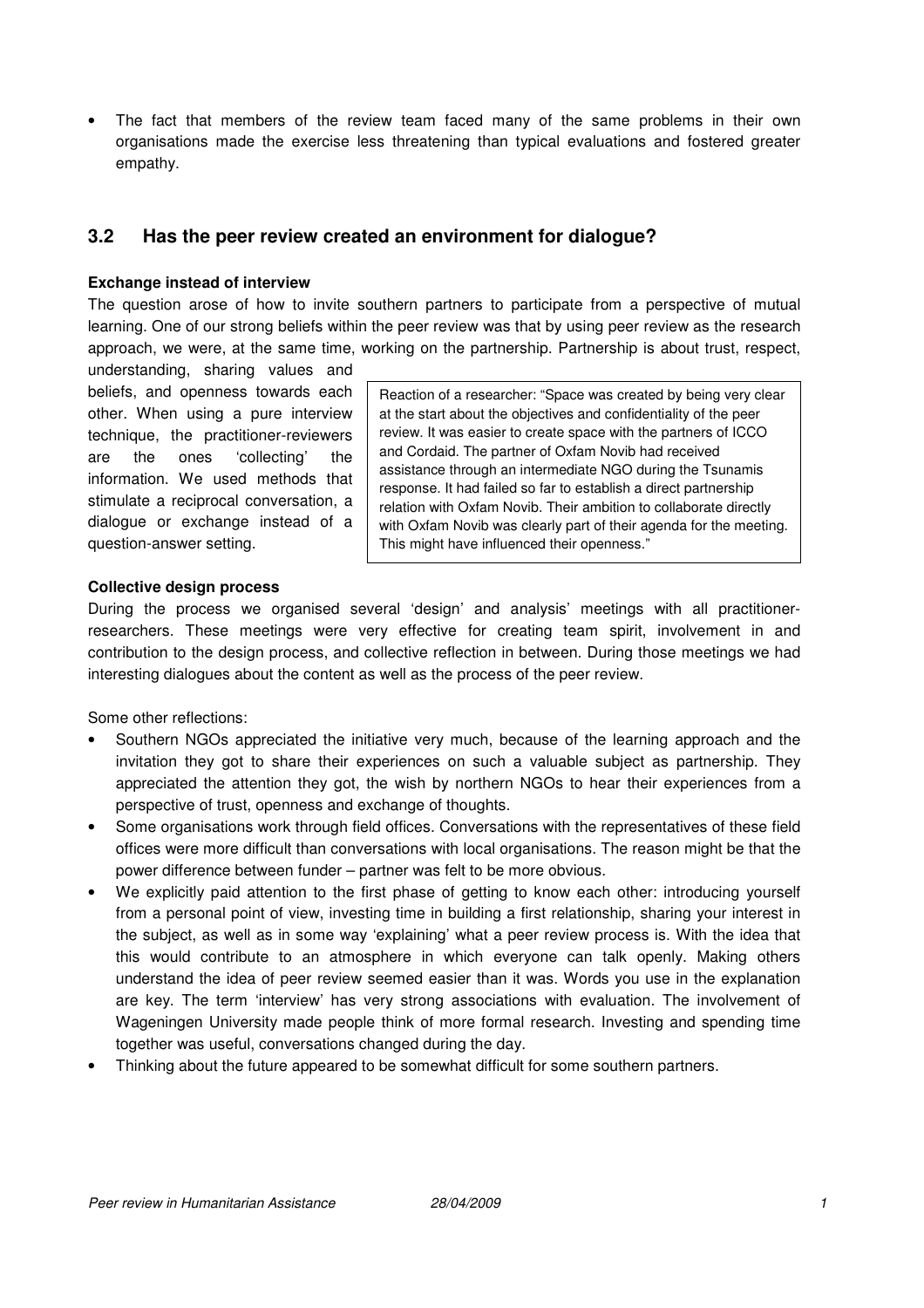# **3.3 Did the peer review support mutual learning?**

#### **Individual learning by peer reviewers**

The peer reviewers learned a lot themselves. Their motivation to join the peer review began with a personal interest. The country visits were very valuable and worthwhile. And during the process we organised several 'design and analysis' meetings with all peer reviewers. These meetings were very effective for creating team spirit, involvement in and contribution to the design process, and collective reflection in between. The connection with the organisation was made through the support of the management. But this connection was quite low; in the design we had no specific elements focusing on the peer reviewer – management relationship. The peer reviewers had to invest a considerable amount of time and energy in the peer review and they had the feeling that their job was done after the collective analysis. For the peer review, individual learning is definitely not enough. From a learning perspective it is most valuable when results are transferred to participating organisations. When NGOs involved learn something from the feedback and reflections they got. This appeared to be more difficult than we had expected. We wanted the peer reviewers to transfer their impressions, reflections and learning insights to their organisation. During the process it turned out to be difficult for the peer reviewers to play this role. They felt somewhat 'alone' in presenting the results to their organisation, were their observations the right observations? They might have missed the objectivity of measurement. What we learned from this is that it is very important to have a clear idea of the role of the peer reviewer from the beginning; to include some explicit activities in the design for translating individual findings and insights to the organisation

#### **Organisational learning requires management involvement**

As mentioned above, embedding the learning results in the participating organisations appeared to be more difficult than we thought. Four out of five peer reviewers even switched jobs shortly after the peer review. Two lessons learned come up when reflecting on the aspect of organisational learning:

- We chose to work with peer reviewers who had a personal interest in the subject of the peer review. We did not pay a lot of attention to their ability to create awareness and attention for the research results in their own organisation; to support and facilitate a learning atmosphere in the organisation; or to show colleagues and management the importance of learning from the peer review results.
- In the start-up phase of the peer review we involved the management of participating organisations, asking for their commitment. Commitment at the beginning might not be sufficient. To really learn from results, continuous interaction and dialogue might be necessary. Having a specific role as a manager. Contact between the design group, peer reviewers, and management. We could have organised several moments during the process to work with the management. Those kinds of activities might have strengthened their involvement and increased their commitment.

#### **Lots of interest for exchange between southern organisations**

The Southern partner organisations were very willing to exchange experience and thoughts on partnership with each other. In every country we visited (except Israel and Palestine Territories), a meeting was organised for all participating local NGOs. This idea came up during the process as we wanted to create a process useful to northern as well as southern organisations. The meeting was meant as a feedback moment on the results collected in that specific country as well as a starting point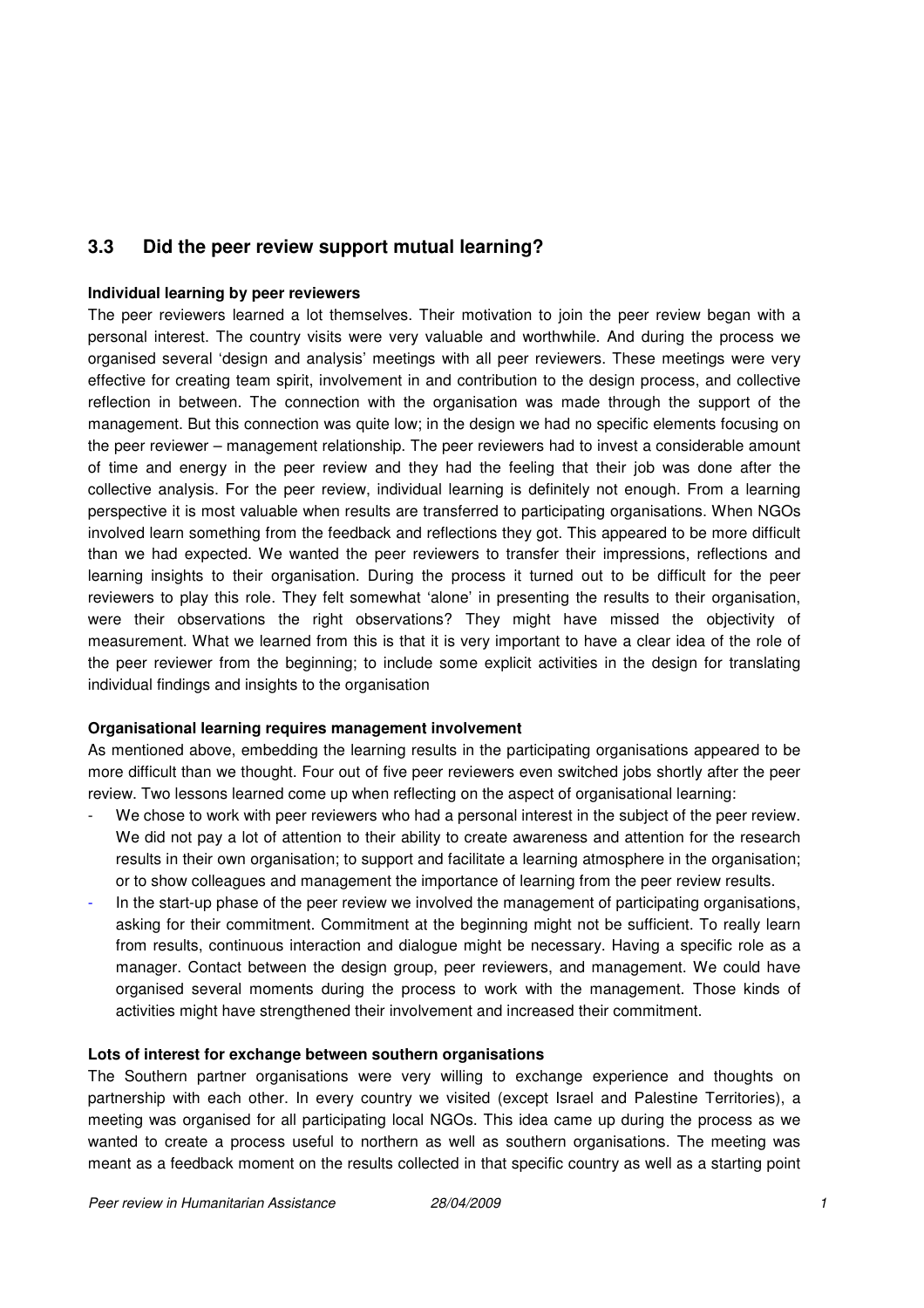for further dialogue between southern NGOs. There was a lot of interest and enthusiasm for these meetings.

#### **International seminar stimulates reflection in the humanitarian sector**

A final seminar was held for humanitarian aid organisations in the Netherlands, with some southern partner organisations participating in this meeting as well. This meeting was meant for sharing the results with a broader audience, and elaborating on the findings using the practice and recognition of more organisations.

#### **Online working environment needs more facilitation and integration**

During the peer review we made use of an online working environment (a wiki) where we collected all documents and articles concerning the peer review and the subject itself. At first we hoped this online working environment would be a vehicle for stimulating exchange and interaction between the peer reviewers in between meetings. It did not work out that way. It rather became a place where people could find recent documents, a place where we collected all the materials produced. And when working on the peer review in another country, you could easily access the documents online.

Smaller reflections:

- According to the peer reviewers the peer review was very useful and instructive. It helped in sharpening their own ideas and images, helped them to see common patterns and approaches, and to appreciate different perspectives. A conversation about commonalities and differences was, in particular, highly appreciated.
- Practitioner-researchers worked together with a researcher from Disaster Studies Wageningen University. In this collaboration practical and more scientific knowledge were exchanged which turned out to be quite useful in the interviews and the analysis afterwards.
- Reviewers valued gaining in-depth understanding of other agencies and widening their network of contacts with colleagues.
- The peer review foresees in a need to exchange with southern organisations on subjects like partnership. Questions asked by the peer reviewers stimulated thinking. The conversation was a valuable reflection on their practice for many local partners.
- Meetings locally are highly appreciated: "Why haven't we organised this before?"

### **3.4 Has the peer review worked as a starting point for more dialogue?**

With the peer review we make a start on a dialogue about partnership. This is not to say that NGOs don't already invest in their partnership. In previous years, building a partnership relation with southern partners has been an important focus for many humanitarian aid organisations. But for continuous improving, dialogue is essential. Working towards more equality (within the boundaries this has regarding the financial aspect in the relationship) and shared responsibility requires sharing beliefs and

values, investing time in each other, trying to understand the local situation and the requirements of this environment on the actions at stake. During the peer review process, we thought about interventions that would help continue the dialogue. We

We had no time to study the formal policies concerning partnership of Cordaid and ICCO before the field work. This worked out to be an advantage. We were less biased in our own perception by knowing the standards and more open to the southern perspective.

organised local meetings and an international conference with practitioners with a special interest in partnership. In a next design, we could also think about opportunities for continuous north-south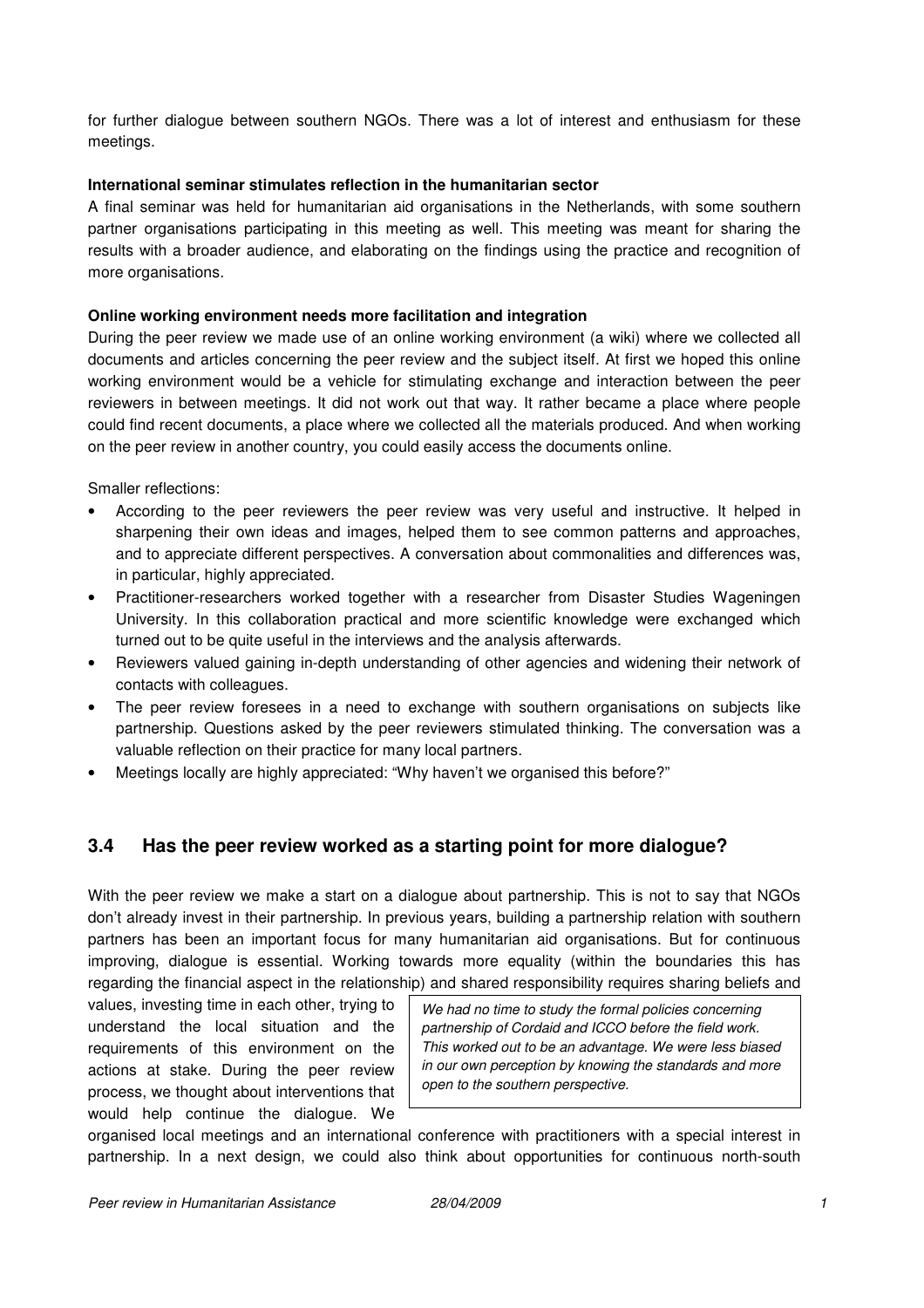conversations. In this first experiment, we left this possibility to the participating NGOs, but next time we could build a kind of infrastructure during the peer review process as a basis for further collaboration.

Smaller reflections:

- One lesson learned is that the success of the review process depends on the level of voluntary participation. When southern organisations have the feeling that it is their own choice to join the peer review (and not some implicit expectation from a funder) there is more chance of creating a climate of mutual respect, sharing and trust.
- A statement made by one of the practitioner-researchers: "Interesting to have these kinds of conversations. It made me think of the time when I was a student: how open and curious you can step into a dialogue. Without any specific objective, message or agenda stemming from your organisation".
- As practitioner-researchers we had a clear identity in the peer review: we wanted to learn from other practices, we had no postulated agenda, interesting insights were immediately useful for our own work, and we did not have an explicit research background which allowed us to ask all kind of questions. This clear identity contributed to an open and trustful climate.

# **4 Our conclusion**

There are a lot of valuable lessons to learn from the above-mentioned reflections. Some are more concrete than others. What we can say is that the peer review approach is valuable and has potential

when you want to learn from other practices and do research at the same time. Our experience is that this combination works very well, but you have to be clear about the type of research you want to do. Or what outsiders expect from the research aspect. A specific actor-approach in designing a peer review might be very useful: thinking about important actors involved, who needs to learn what from whom, who are each others peers, who should be involved at what phase, with whom are you going to design the whole process?

A peer reviewer about what she learned from the peer review: "Never impose a peer review on partners abroad. The initiative should come from the south, or together. A sense of a good humour is important to establish contact and get the trust & confidence of people. This to have open conversations. And I learned how to get people speaking about their job & organisation. I was glad all the people I interviewed loved their job so they were very willing to exchange."

An important lesson learned in relation to this is that when you really want to stimulate mutual learning, all parties involved should feel ownership of the process from the beginning. In case of a North-South peer review we recommend involving southern organisations from the beginning by involving them in the design process (what is our shared interest, when are we satisfied, what are our main learning questions, what do we do with the results for a broader audience).

Another interesting question remains how to design such a process so that you stimulate individual learning (by the practitioner-researchers, the people participating in the conversations) as well as

organisational learning. One of the purposes of the peer review is to help participating NGOs to learn about their practice: what reflections made by others are useful to consider, what do the results of the peer review mean for our way of working, and where should we continue and improve our partnerships?

Reflection by peer reviewer: "Looking back, I think we (and particularly myself) should have invested more time and energy during the preparation in thinking of how to make our organisations participate in the set-up of the peer review."